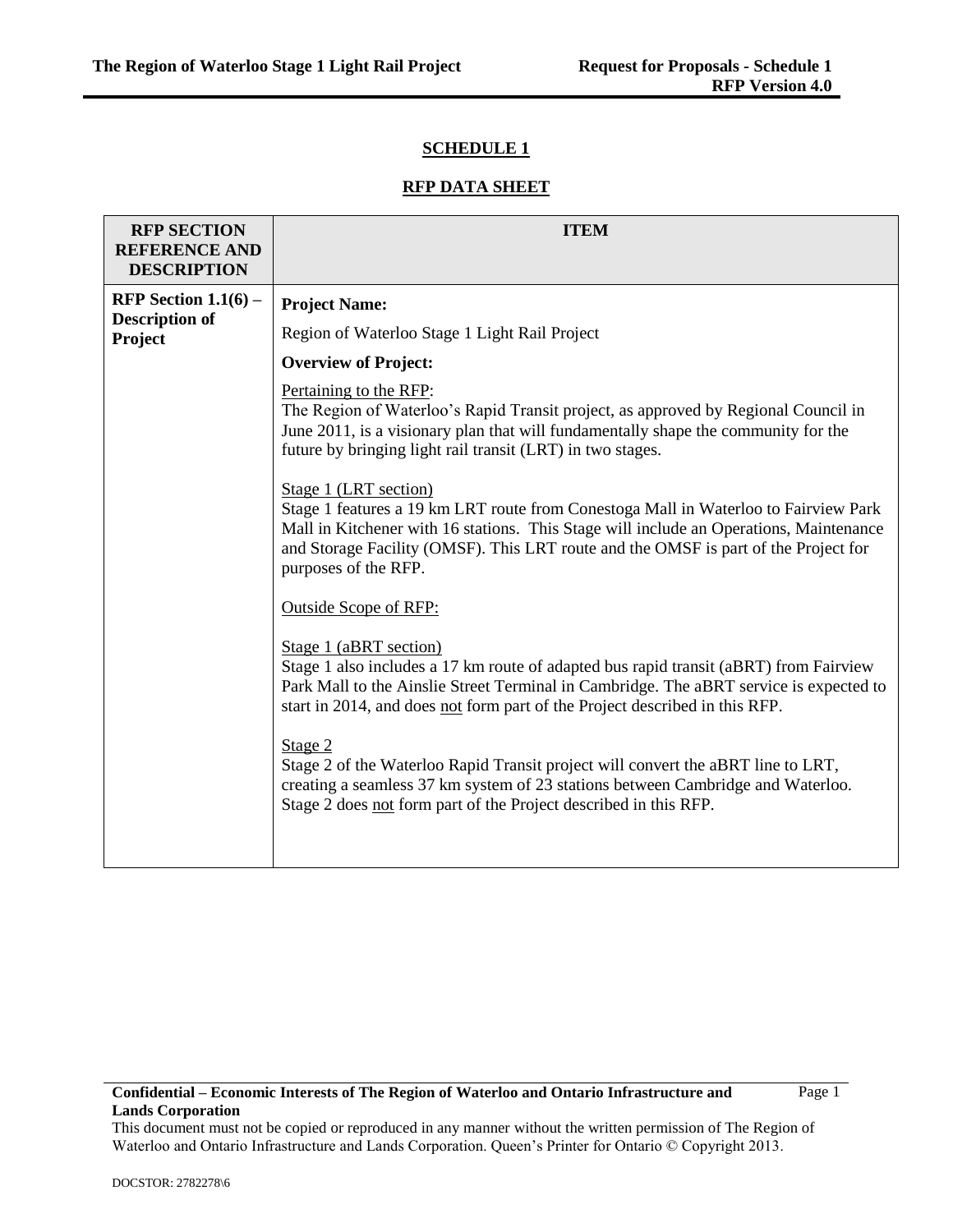

Page 2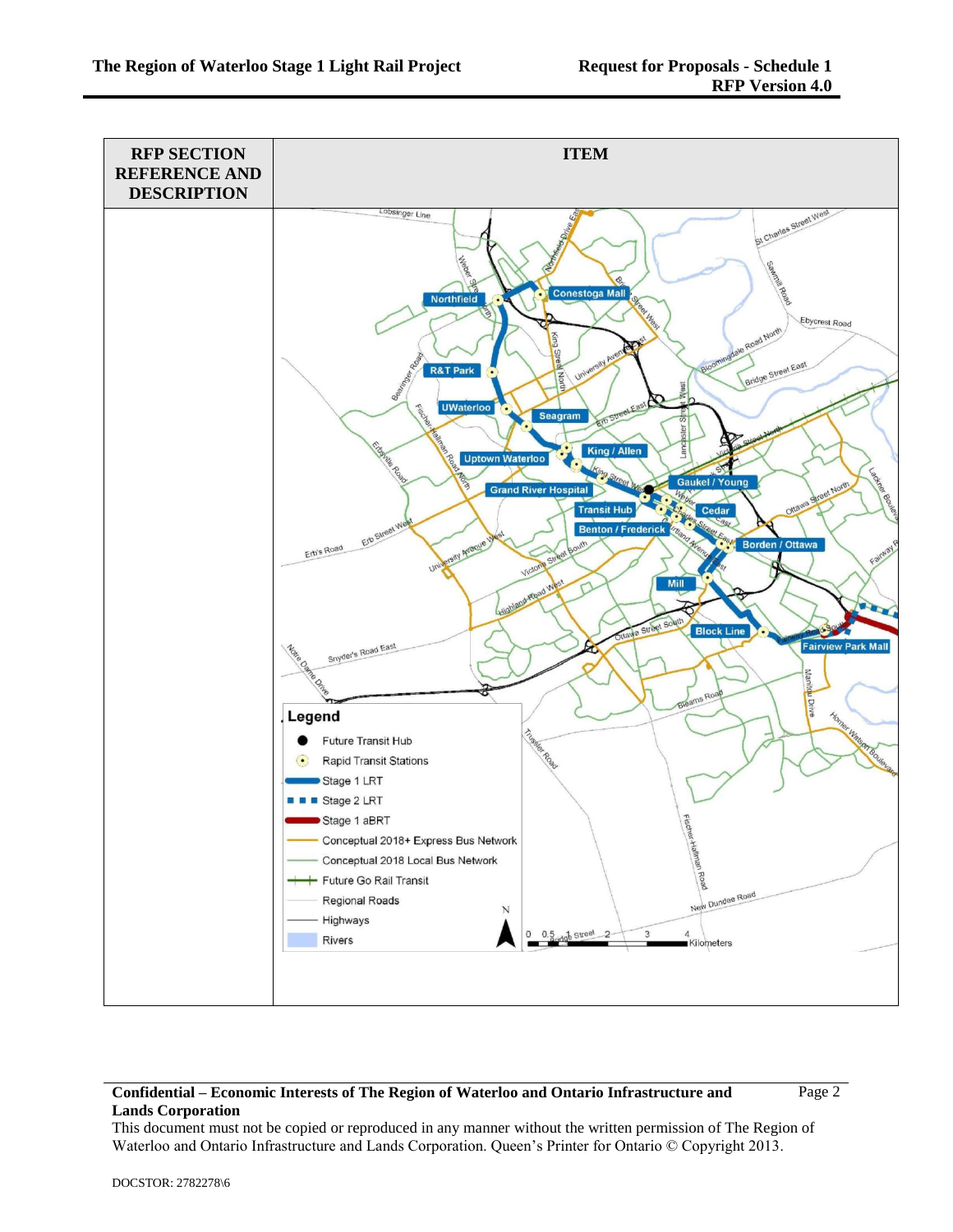| <b>RFP SECTION</b><br><b>REFERENCE AND</b><br><b>DESCRIPTION</b> | <b>ITEM</b>                                                                                                                                                                                                                                                     |  |
|------------------------------------------------------------------|-----------------------------------------------------------------------------------------------------------------------------------------------------------------------------------------------------------------------------------------------------------------|--|
|                                                                  | <b>The Project Goals:</b>                                                                                                                                                                                                                                       |  |
|                                                                  | Enhance the Region's Character and Place-making: enhance the character of<br>Cambridge, Kitchener and Waterloo, integrating a strong sense of identity into<br>the RT corridor and station stops that will attract residents, businesses and<br>visitors alike; |  |
|                                                                  | Support New Development that is Compact and Transit-supportive: support<br>communities that contain a full range of development densities and land uses,<br>including those that are compact, mixed-use and pedestrian friendly;                                |  |
|                                                                  | Be Compatible with Adjacent Communities and Neighbourhoods: transform<br>some communities and neighbourhoods, while protecting the stability of others<br>and recognizing the need to enhance connectivity;                                                     |  |
|                                                                  | Integrate Sustainable Design: enhance the RT system with "green"<br>infrastructure, designs, materials and technologies that encourage sustainability;                                                                                                          |  |
|                                                                  | Serve as an Investment in the Region's Future: ensure the Region's economic<br>competitiveness by investing in more sustainable modes of transportation,<br>centered around an efficient RT system;                                                             |  |
|                                                                  | Preserve and Enhance Natural and Physical Environments: minimize impacts to<br>$\bullet$<br>the natural environment to the greatest extent possible and protect outlying areas<br>from urban encroachment by developing a RT system;                            |  |
|                                                                  | Increase Transit Accessibility and Mobility: ensure that all residents, including<br>those with low incomes, physical challenges, the elderly and others who cannot<br>or do not own a vehicle, are provided safe, affordable and accessible RT<br>service;     |  |
|                                                                  | Provide Convenient and Accessible RT Station Stops: develop transit station<br>stops as the hub of activity along the corridor, incorporating safety, comfort,<br>aesthetics and convenience for system users;                                                  |  |
|                                                                  | Provide Safe and Efficient Infrastructure: construct innovative, but proven,<br>infrastructure to facilitate safe and efficient movement of RT; and                                                                                                             |  |
|                                                                  | Collaborate with the Community to Manage Project Issues: proactively work<br>with the community to minimize negative effects on residents and business<br>during construction and operations.                                                                   |  |
|                                                                  |                                                                                                                                                                                                                                                                 |  |

Page 3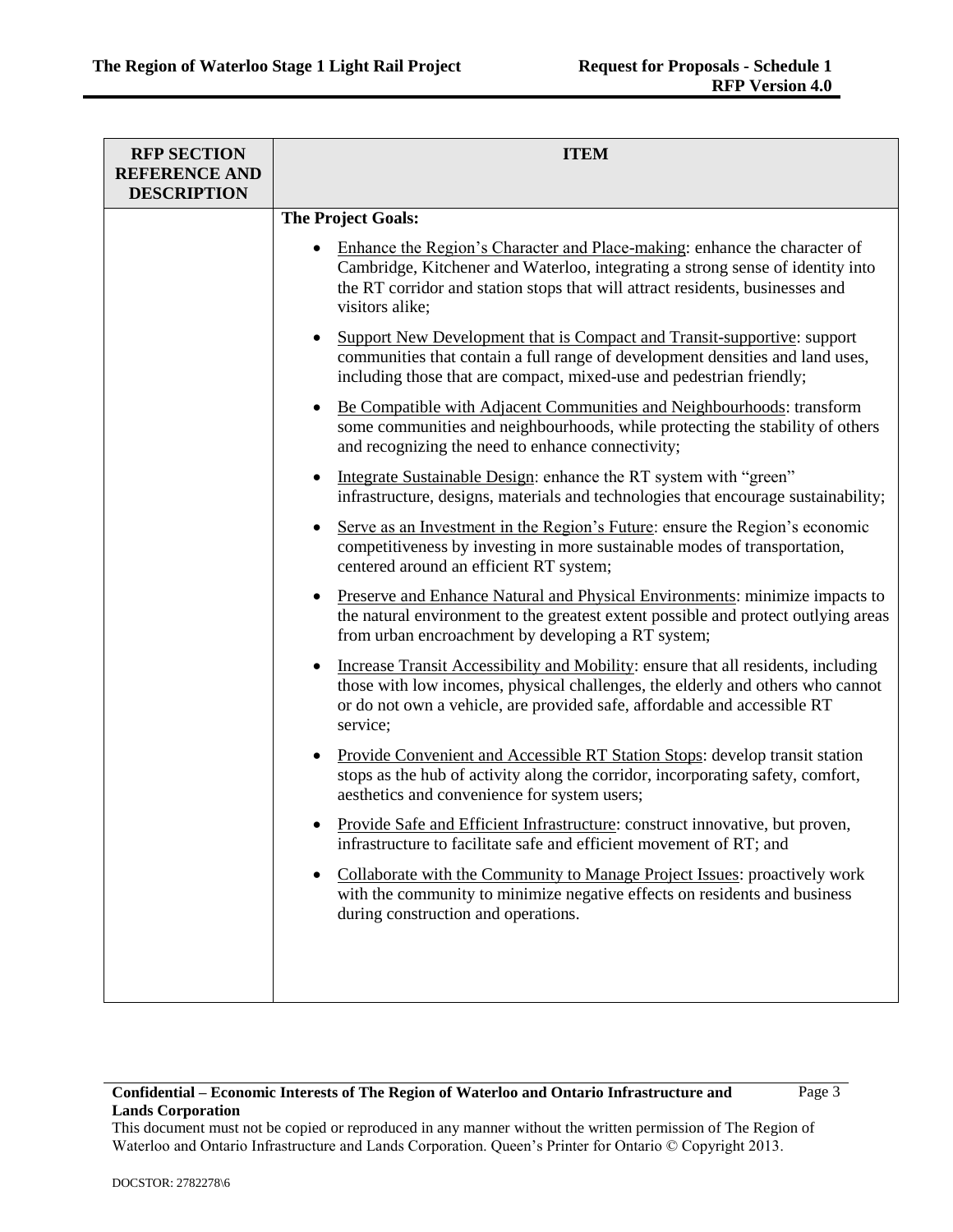| <b>RFP SECTION</b><br><b>REFERENCE AND</b><br><b>DESCRIPTION</b> | <b>ITEM</b>                                                                                                                                                                                                                                                                                                                                          |  |
|------------------------------------------------------------------|------------------------------------------------------------------------------------------------------------------------------------------------------------------------------------------------------------------------------------------------------------------------------------------------------------------------------------------------------|--|
|                                                                  | <b>Project Objectives:</b>                                                                                                                                                                                                                                                                                                                           |  |
|                                                                  | <b>OMSF</b> and Test Track: complete OMSF and Test Track by July 1, 2016;                                                                                                                                                                                                                                                                            |  |
|                                                                  | On Time: complete the Project on-time for a 2017 revenue service;                                                                                                                                                                                                                                                                                    |  |
|                                                                  | On Budget: complete design and construction as well as operate and maintain<br>$\bullet$<br>the LRT System within the Region's budget;                                                                                                                                                                                                               |  |
|                                                                  | <b>Operations and Maintenance:</b> provide and operate the LRT System in a manner<br>$\bullet$<br>that enhances ridership;                                                                                                                                                                                                                           |  |
|                                                                  | Grade Separation & LRT Integration: design and construct the LRT station in a<br>$\bullet$<br>manner which promote passenger integration into the Transit Hub planned at the<br>intersection of King Street and Victoria Street in the City of Kitchener;                                                                                            |  |
|                                                                  | Maintain Traffic/Transit Activity During and After Construction: implement an<br>$\bullet$<br>approach that minimizes impacts to traffic during construction. Design the LRT<br>system such that the operation of the LRT, with an updated traffic control<br>system, provides good LRT service without significant impacts to vehicular<br>traffic; |  |
|                                                                  | Optimize Integration of Transportation Systems: design and construct the LRT<br>$\bullet$<br>system to provide a smooth integration with other transportation modes;                                                                                                                                                                                 |  |
|                                                                  | Clean Secure Stations/Trains: design and construct the station stops such that<br>$\bullet$<br>passengers perceive a sense of cleanliness and security;                                                                                                                                                                                              |  |
|                                                                  | Integration of LRT & Roadway Maintenance: implement a maintenance<br>$\bullet$<br>program which integrates LRT maintenance activities with other entities<br>performing roadway maintenance;                                                                                                                                                         |  |
|                                                                  | Station Integration: design and construct the LRT station stops in a manner that<br>٠<br>promotes integration of the station stops with its surroundings;                                                                                                                                                                                            |  |
|                                                                  | <u> Maintain Business Access – No Loss of Businesses due to construction:</u><br>$\bullet$<br>implement the construction work in a manner so that existing businesses are not<br>distressed by these activities; and                                                                                                                                 |  |
|                                                                  | System Expansion: implement the Project to enhance the potential of extending<br>the LRT towards Cambridge.                                                                                                                                                                                                                                          |  |

Page 4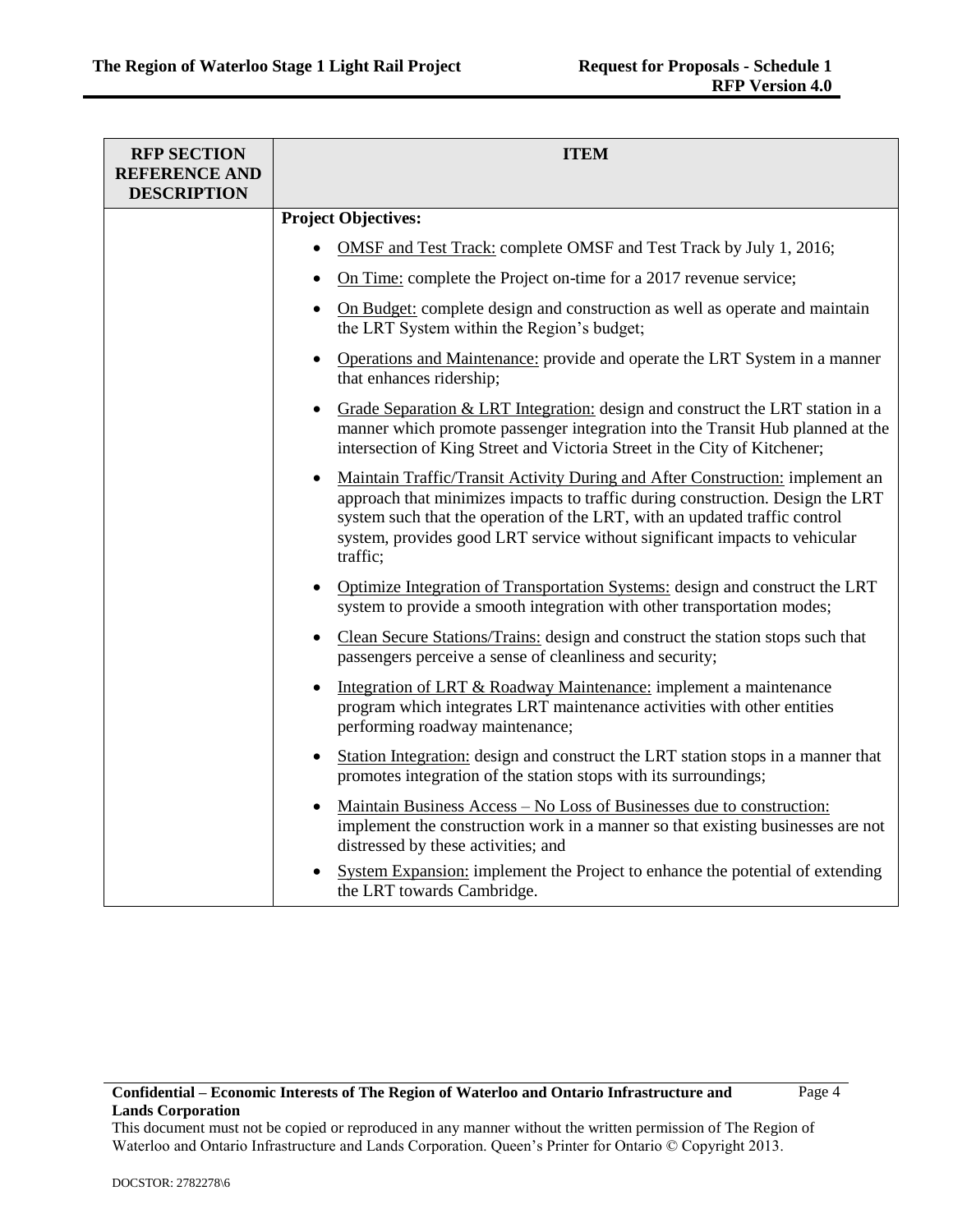| <b>RFP SECTION</b><br><b>REFERENCE AND</b><br><b>DESCRIPTION</b> | <b>ITEM</b>                                                                                                                                                                                                                                                                                                                                                                                                                                                                                                                                                                                                                                                                                                                                                                                                                                                                                                                                                                                                                                                                                                                                             |
|------------------------------------------------------------------|---------------------------------------------------------------------------------------------------------------------------------------------------------------------------------------------------------------------------------------------------------------------------------------------------------------------------------------------------------------------------------------------------------------------------------------------------------------------------------------------------------------------------------------------------------------------------------------------------------------------------------------------------------------------------------------------------------------------------------------------------------------------------------------------------------------------------------------------------------------------------------------------------------------------------------------------------------------------------------------------------------------------------------------------------------------------------------------------------------------------------------------------------------|
| RFP Section $1.2(1)$ –<br><b>Prequalified Parties</b>            | Only the following individuals/firms are prequalified to participate in this RFP Process:<br>GrandLinq<br>Kitchener Waterloo Cambridge Transit Partners<br><b>Tricity Transit Systems</b>                                                                                                                                                                                                                                                                                                                                                                                                                                                                                                                                                                                                                                                                                                                                                                                                                                                                                                                                                               |
| RFP Section $1.4(1)$ –<br><b>Fairness Monitor</b>                | Name of Fairness Monitor:<br>P1 Consulting Inc.                                                                                                                                                                                                                                                                                                                                                                                                                                                                                                                                                                                                                                                                                                                                                                                                                                                                                                                                                                                                                                                                                                         |
| RFP Section $2.1(1)$ –<br><b>RFP Documents</b>                   | The RFP Documents include the Project Agreement and Attachments:<br>Schedule 1 - Definitions and Interpretation<br>Schedule 2 - Completion Documents<br>Schedule 3 - Custody Agreement<br>Schedule 4 - Lenders' Direct Agreement<br>Schedule 5 - Direct Agreements<br>Schedule 6 - Independent Certifier Agreement<br><b>Schedule 7 - Mobility Matters</b><br>Schedule 8 - Intentionally Deleted<br>Schedule 9 - Key Individuals<br>Schedule 10 - Review Procedure<br>Schedule 11 - Quality Management<br>Schedule 12 - Intentionally Deleted<br>Schedule 13 - Project Co Proposal Extracts<br>Schedule $14$ – Commissioning<br>Schedule 15 - Output Specifications<br>Schedule 16 - Title Encumbrances<br>Schedule 17 – Environmental Obligations<br>Schedule 18 - Communications and Public Consultation Protocol<br>Schedule 19 - Heritage Guidelines and Protocols<br>Schedule 20 - Payment Mechanism<br>Schedule 21 - Construction Period Payments<br>Schedule 22 - Variation Procedure<br>Schedule 23 - Compensation on Termination<br>Schedule 24 - Expiry Transition Procedure<br>Schedule 25 - Insurance and Performance Security Requirements |

Page 5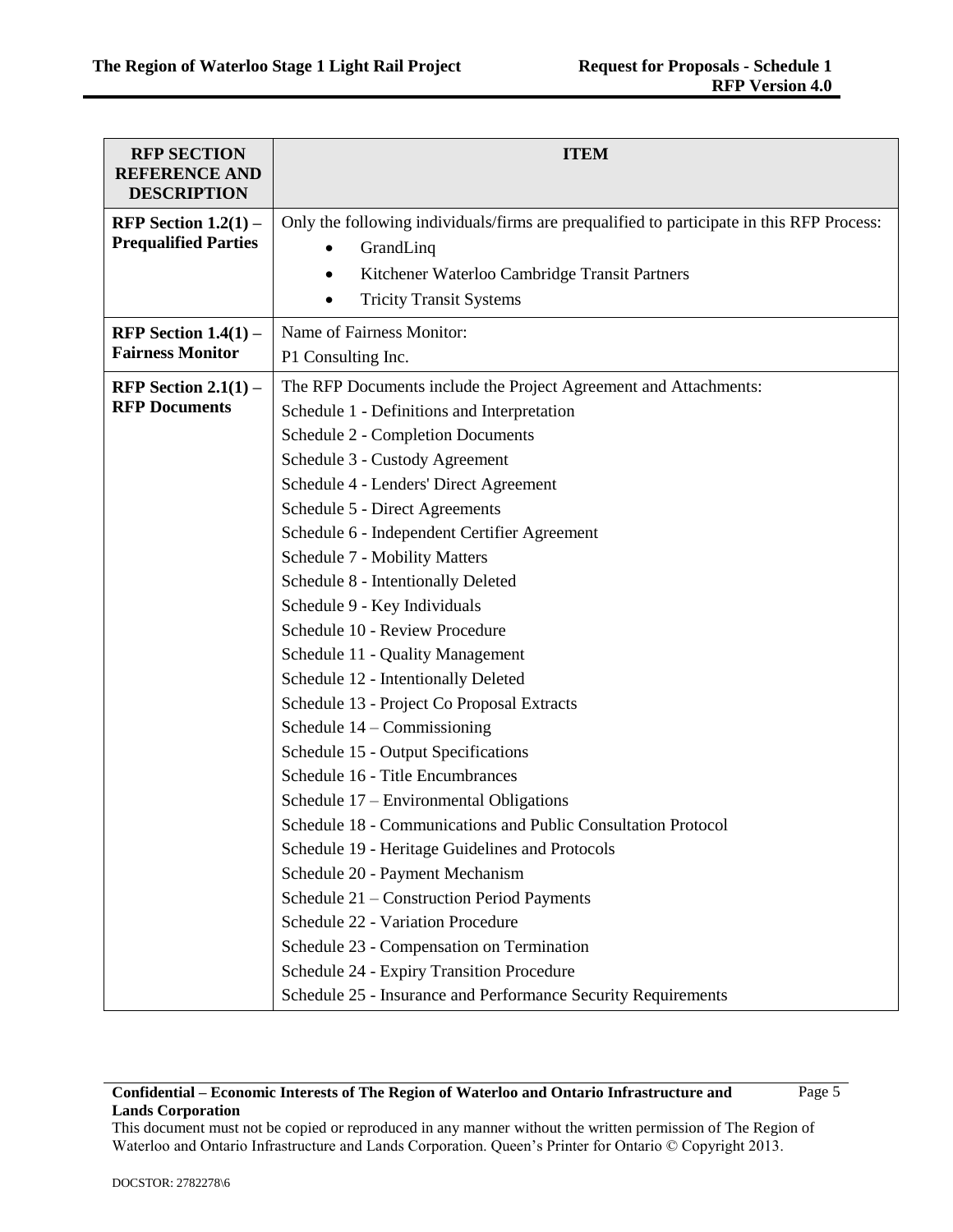| <b>RFP SECTION</b><br><b>REFERENCE AND</b><br><b>DESCRIPTION</b> | <b>ITEM</b>                                                                                                                                                                                                                        |               |
|------------------------------------------------------------------|------------------------------------------------------------------------------------------------------------------------------------------------------------------------------------------------------------------------------------|---------------|
|                                                                  | Schedule 26 - Record Provisions                                                                                                                                                                                                    |               |
|                                                                  | Schedule 27 - Dispute Resolution Procedure                                                                                                                                                                                         |               |
|                                                                  | Schedule $28 - Refinancing$                                                                                                                                                                                                        |               |
|                                                                  | Schedule 29 - Standby Letter of Credit                                                                                                                                                                                             |               |
|                                                                  | Schedule 30 - Insurance Trust Agreement                                                                                                                                                                                            |               |
|                                                                  | Schedule 31 - Project Co Information                                                                                                                                                                                               |               |
|                                                                  | Schedule 32 - Financial Model Extracts                                                                                                                                                                                             |               |
|                                                                  | Schedule 33 - Works Report Requirements                                                                                                                                                                                            |               |
|                                                                  | Schedule 34 - Transition Out Services - Operations Services                                                                                                                                                                        |               |
|                                                                  | Schedule 35 - Vehicles                                                                                                                                                                                                             |               |
|                                                                  | Schedule 36 - Intentionally Deleted                                                                                                                                                                                                |               |
|                                                                  | Schedule 37 – System Extension                                                                                                                                                                                                     |               |
|                                                                  | Schedule 38 - Intentionally Deleted                                                                                                                                                                                                |               |
|                                                                  | Schedule 39 - Intentionally Deleted                                                                                                                                                                                                |               |
|                                                                  | Schedule 40 - Intellectual Property                                                                                                                                                                                                |               |
| RFP Section $3.1(1)$ –<br><b>Timetable</b>                       | Proponents shall submit their agendas and list of attendees for<br>each of the Commercially Confidential Meetings at least five (5)<br>Business Days prior to the date of that Commercially<br>Confidential Meeting.<br>Timetable: |               |
|                                                                  | (a) Issuance of RFP Documents                                                                                                                                                                                                      | June 6, 2013  |
|                                                                  | (b) Data Room Accessible to Proponents                                                                                                                                                                                             | June 6, 2013  |
|                                                                  | (c) Initial Proponents Meeting                                                                                                                                                                                                     | June 12, 2013 |
|                                                                  | Please see the following section of the Data Room for<br>additional information concerning this meeting:                                                                                                                           |               |
|                                                                  | Bid Documents\"Your Consortia's<br>Folder"\Meetings\Initial Proponent's Meeting                                                                                                                                                    |               |
|                                                                  | (d) Project Overview Workshop                                                                                                                                                                                                      | June 26, 2013 |
|                                                                  | Please see the following section of the Data Room for<br>additional information concerning this meeting:                                                                                                                           |               |
|                                                                  | Bid Documents\"Your Consortia's<br>Folder"\Meetings\Project Overview Workshop                                                                                                                                                      |               |
|                                                                  | (e) PA Version 1.0 Comments Due                                                                                                                                                                                                    | June 28, 2013 |

Page 6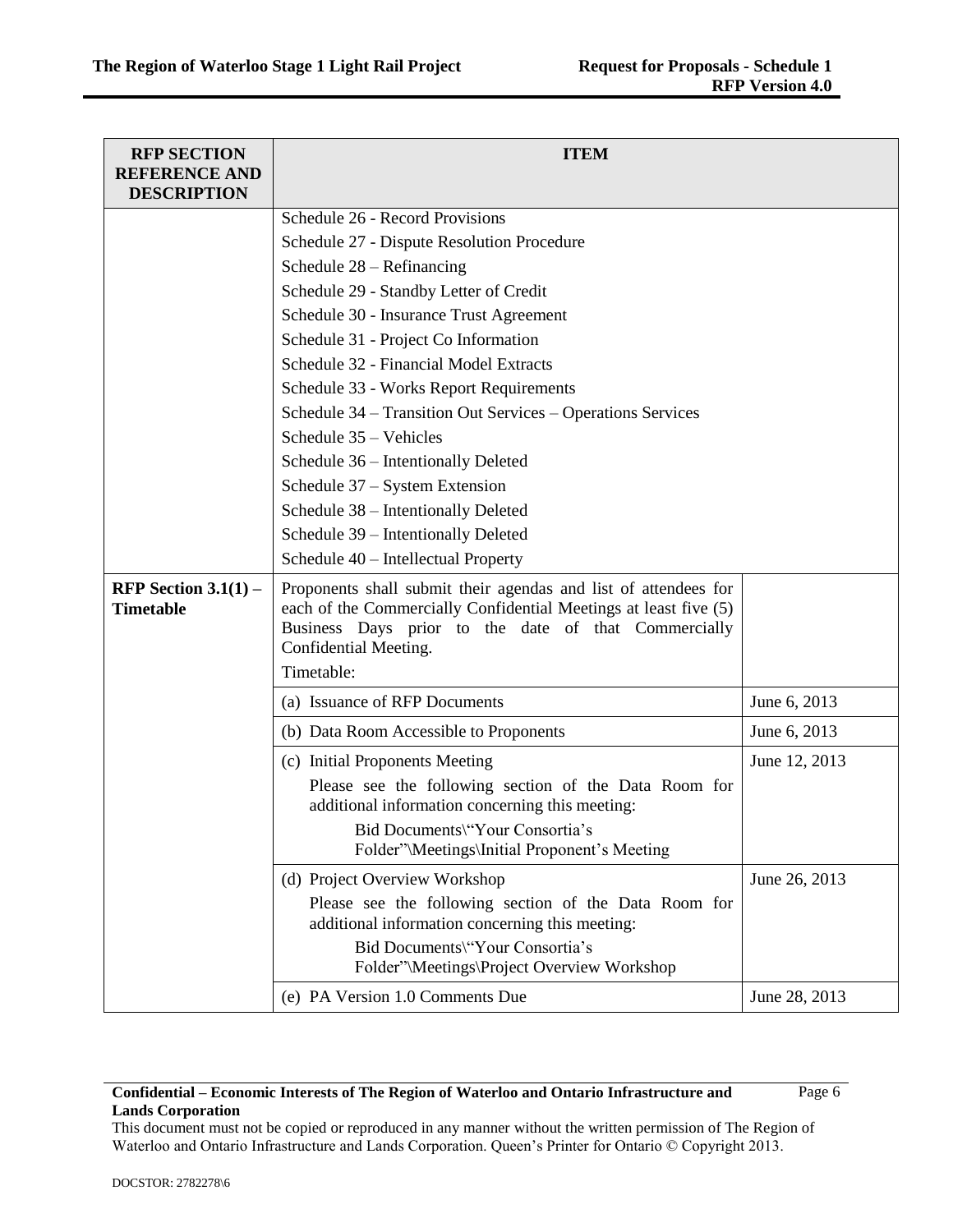| <b>RFP SECTION</b><br><b>REFERENCE AND</b><br><b>DESCRIPTION</b> | <b>ITEM</b>                                                                                                                                                                                                                                                               |                                                          |
|------------------------------------------------------------------|---------------------------------------------------------------------------------------------------------------------------------------------------------------------------------------------------------------------------------------------------------------------------|----------------------------------------------------------|
|                                                                  | (f) Output Specifications Comments Due                                                                                                                                                                                                                                    | July 12, 2013                                            |
|                                                                  | (g) Finance Overview – Affordability/Compliance<br>Please see the following section of the Data Room for<br>additional information concerning this meeting:<br>Bid Documents\"Your Consortia's<br>Folder"\Meetings\Affordability/Compliance                               | July 3, 2013                                             |
|                                                                  | (h) First Delivery of Certificate of Officer in the form of<br>Schedule 5A by each Proponent Team Member                                                                                                                                                                  | July 8, 2013                                             |
|                                                                  | (i) Commercially Confidential PA Meeting #1<br>Please see the following section of the Data Room for<br>additional information concerning this meeting:<br>Bid Documents\"Your Consortia's<br>Folder"\Meetings\PA CCM #1                                                  | July 8 and 9, 2013                                       |
|                                                                  | (j) Commercially Confidential Meeting - Construction Period<br>Payments<br>Please see the following section of the Data Room for<br>additional information concerning this meeting:<br>Bid Documents\"Your Consortia's<br>Folder"\Meetings\Construction Payments CCM      | July 10, 2013                                            |
|                                                                  | (k) Design Presentation Meeting #1 Design/Construction/Project<br>Management/O&M<br>Please see the following section of the Data Room for<br>additional information concerning this meeting:<br>Bid Documents\"Your Consortia's<br>Folder"\Meetings\Design Presentation 1 | July 16, July 17 and<br>July 18, 2013                    |
|                                                                  | (1) Commercially Confidential Meeting - Municipalities and<br>Utilities<br>Please see the following section of the Data Room for<br>additional information concerning this meeting:<br>Bid Documents\"Your Consortia's Folder"\Meetings\<br>Municipalities and Utilities  | September 10,<br>September 13, and<br>September 20, 2013 |
|                                                                  | (m) Commercially Confidential Meeting – Output Specifications<br>Please see the following section of the Data Room for<br>additional information concerning this meeting:                                                                                                 | July 25, 2013                                            |

Page 7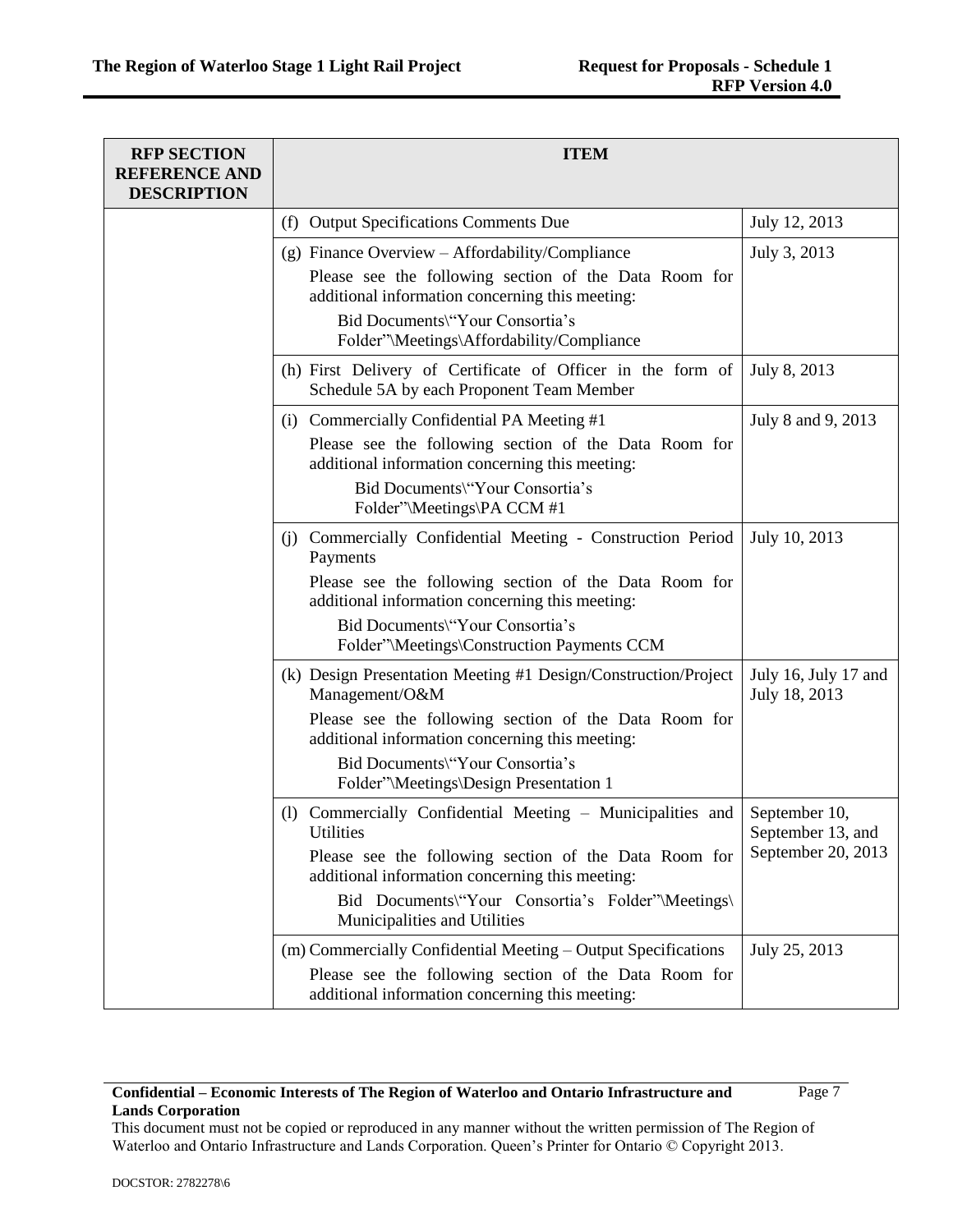| <b>RFP SECTION</b><br><b>REFERENCE AND</b><br><b>DESCRIPTION</b> | <b>ITEM</b>                                                                                                                                                                                                                        |                                       |
|------------------------------------------------------------------|------------------------------------------------------------------------------------------------------------------------------------------------------------------------------------------------------------------------------------|---------------------------------------|
|                                                                  | Bid Documents\"Your Consortia's<br>Folder"\Meetings\Output Specifications CCM                                                                                                                                                      |                                       |
|                                                                  | (n) Schedule $20$ – Payment Mechanism and Schedule $6$ – Part III<br>- Affordability Compliance Form comments due                                                                                                                  | July 26, 2013                         |
|                                                                  | (o) Commercially Confidential Meeting (Vehicles)<br>Please see the following section of the Data Room for<br>additional information concerning this meeting:<br>Bid Documents\"Your Consortia's<br>Folder"\Meetings\CCM - Vehicles | July 30, and 31 and<br>August 1, 2013 |
|                                                                  | (p) PA Version 2.0 Issued                                                                                                                                                                                                          | August 9, 2013                        |
|                                                                  | (q) Design Presentation Meeting #2 Design/Construction/Project<br>Management/O&M<br>Please see the following section of the Data Room for<br>additional information concerning this meeting:                                       | August 13, 14 and<br>15, 2013         |
|                                                                  | Bid Documents\"Your Consortia's<br>Folder"\Meetings\Design Presentation 2                                                                                                                                                          |                                       |
|                                                                  | (r) Commercially Confidential Meeting -<br>Paymech/Finance/Insurance)                                                                                                                                                              | August 20, 21 and<br>22, 2013         |
|                                                                  | Please see the following section of the Data Room for<br>additional information concerning this meeting:                                                                                                                           |                                       |
|                                                                  | Bid Documents\"Your Consortia's<br>Folder"\Meetings\CCM - Paymech/Finance/Insurance                                                                                                                                                |                                       |
|                                                                  | (s) Design Presentation Meeting #3 Design/Construction/Project<br>Management/O&M                                                                                                                                                   | September 24, 25,<br>26, 2013         |
|                                                                  | Please see the following section of the Data Room for<br>additional information concerning this meeting:                                                                                                                           |                                       |
|                                                                  | Bid Documents\"Your Consortia's<br>Folder"\Meetings\Design Presentation 3                                                                                                                                                          |                                       |
|                                                                  | (t) PA Version 2.0 Comments Due                                                                                                                                                                                                    | September 13, 2013                    |
|                                                                  | (u) Potential Innovation Submissions Due                                                                                                                                                                                           | October 4, 2013                       |
|                                                                  | (v) Commercially Confidential PA Meeting #2                                                                                                                                                                                        | September 30, 2013                    |

Page 8

This document must not be copied or reproduced in any manner without the written permission of The Region of Waterloo and Ontario Infrastructure and Lands Corporation. Queen's Printer for Ontario © Copyright 2013.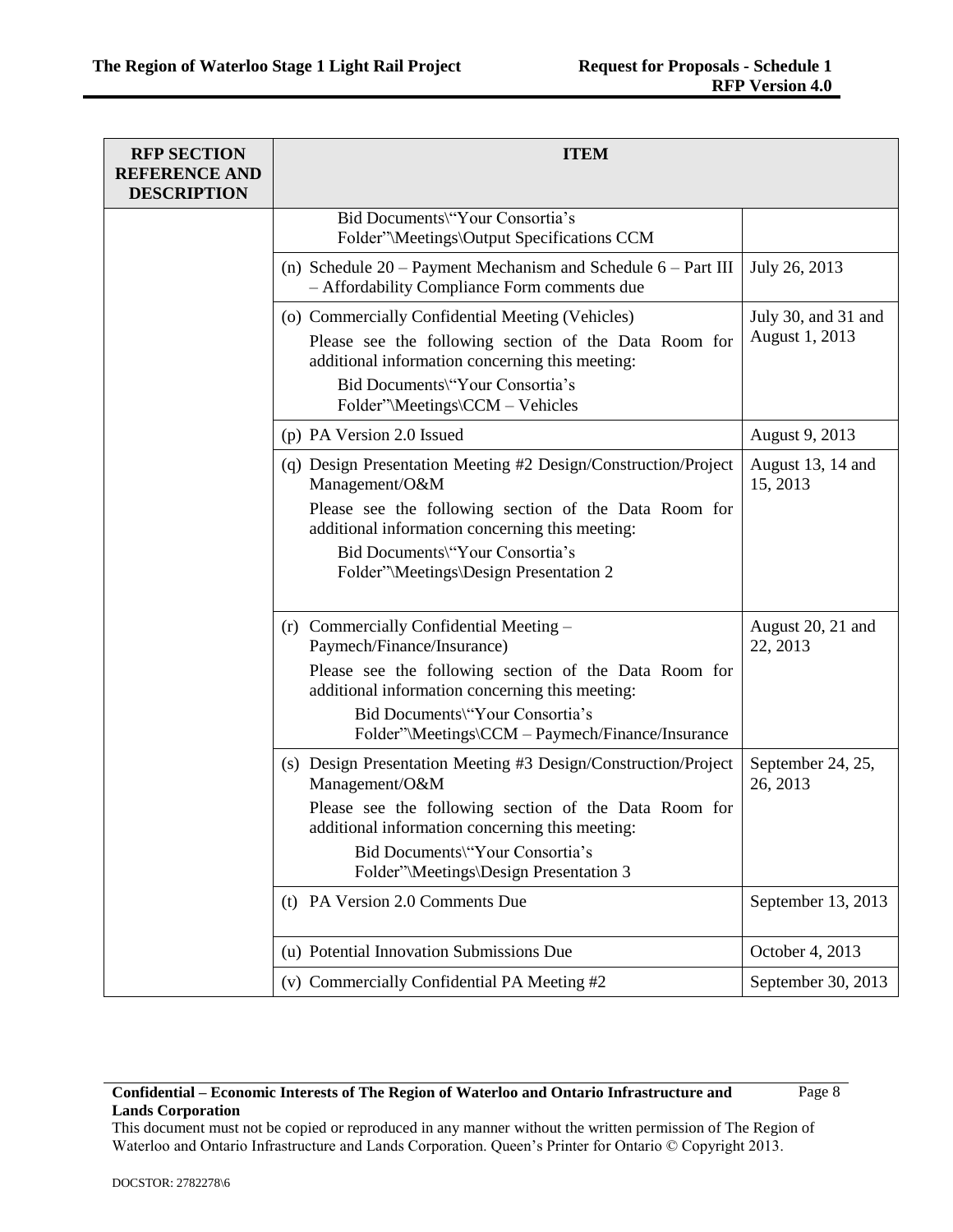| <b>RFP SECTION</b><br><b>REFERENCE AND</b><br><b>DESCRIPTION</b> | <b>ITEM</b>                                                                                                                                                                                                                                                                                                                                                                                                                                                                                   |                           |
|------------------------------------------------------------------|-----------------------------------------------------------------------------------------------------------------------------------------------------------------------------------------------------------------------------------------------------------------------------------------------------------------------------------------------------------------------------------------------------------------------------------------------------------------------------------------------|---------------------------|
|                                                                  | Please see the following section of the Data Room for<br>additional information concerning this meeting:<br>Bid Documents\"Your Consortia's<br>Folder"\Meetings\PA CCM #2                                                                                                                                                                                                                                                                                                                     |                           |
|                                                                  | (w) Schedule $21$ – Construction Period Payment (version 2.0)<br><b>Comments Due</b>                                                                                                                                                                                                                                                                                                                                                                                                          | October 2, 2013           |
|                                                                  | (x) Commercially Confidential Meeting -<br>Paymech/Affordability/Schedule 21 - Construction Period<br>Payments                                                                                                                                                                                                                                                                                                                                                                                | October 3 and 4,<br>2013  |
|                                                                  | Please see the following section of the Data Room for<br>additional information concerning this meeting:<br>Bid Documents\"Your Consortia's<br>Folder"\Meetings\Paymech/Affordability CCM                                                                                                                                                                                                                                                                                                     |                           |
|                                                                  | (y) Design Feedback Meeting                                                                                                                                                                                                                                                                                                                                                                                                                                                                   | October 8, 9, 10,<br>2013 |
|                                                                  | (z) Schedule 20 - Payment Mechanism Comments Due and<br>Schedule 21 - Construction Period Payments Comments Due                                                                                                                                                                                                                                                                                                                                                                               | October 11, 2013          |
|                                                                  | (aa) Commercially Confidential Meeting - Finance<br>Please see the following section of the Data Room for<br>additional information concerning this meeting:<br>Bid Documents\"Your Consortia's Folder"\Meetings\Finance<br><b>CCM</b>                                                                                                                                                                                                                                                        | October 29, 2013          |
|                                                                  | (bb) Release of RFP and PA v.3.0                                                                                                                                                                                                                                                                                                                                                                                                                                                              | November 1, 2013          |
|                                                                  | (cc) PA Version 3.0 Comments Due<br>(Comments must be limited to a maximum of five (5) key<br>commercial items, comments should be a typed (12 point<br>Arial font), double spaced document of no more than 5 pages<br>(cross-references to prior comments, including those<br>submitted through RFIs, will not be considered). Minor<br>comments relating to typos and drafting clean-up are also<br>permitted and can be submitted separately and are excluded<br>from the 5 page maximum.) | November 8, 2013          |
|                                                                  | Final day to submit RFIs on all items except:<br>(dd)<br>Matters pertaining to the 14 and 16 Vehicle                                                                                                                                                                                                                                                                                                                                                                                          | November 8, 2013          |

Page 9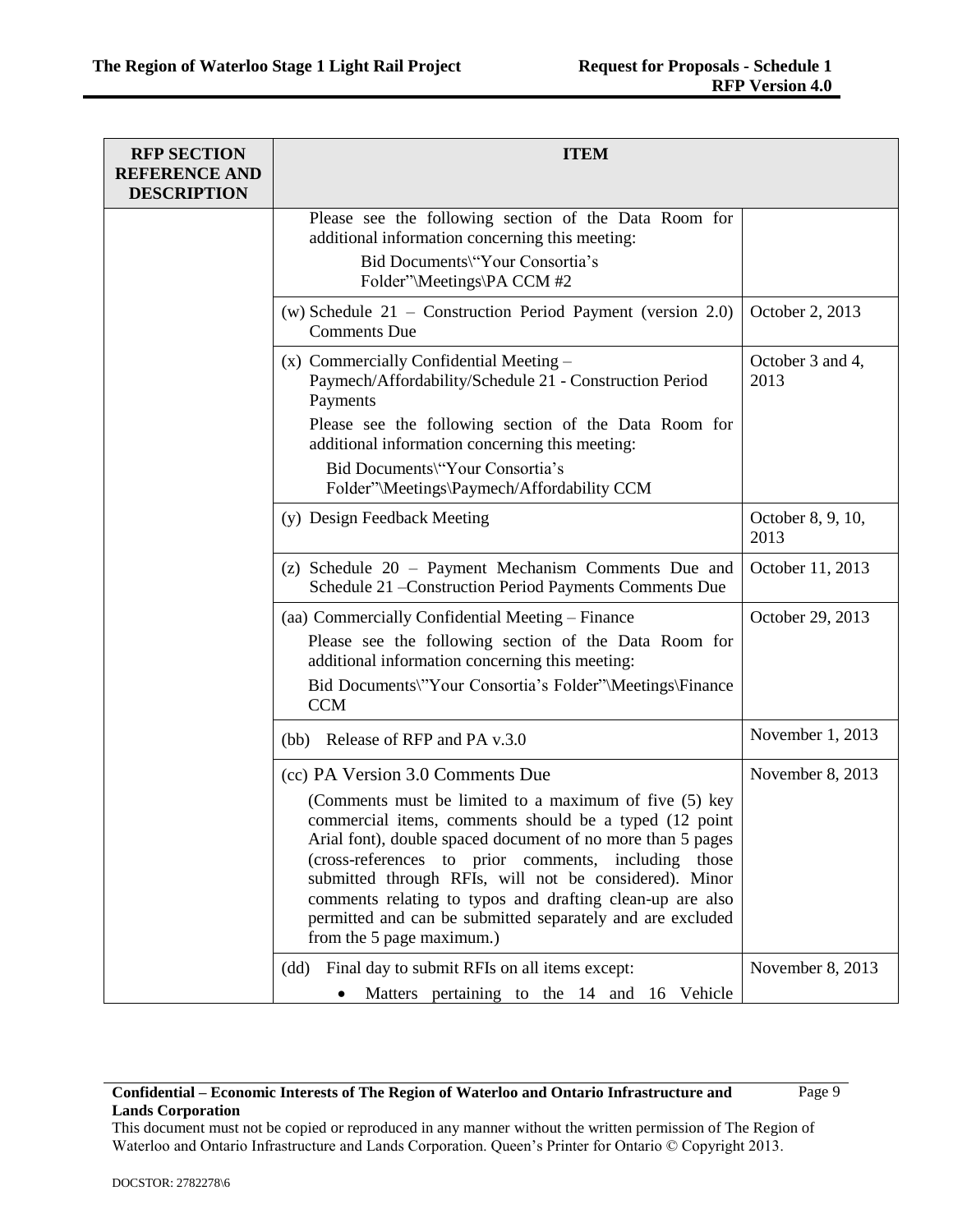| <b>RFP SECTION</b><br><b>REFERENCE AND</b> | <b>ITEM</b>                                                                                                                                                                                              |                   |
|--------------------------------------------|----------------------------------------------------------------------------------------------------------------------------------------------------------------------------------------------------------|-------------------|
| <b>DESCRIPTION</b>                         |                                                                                                                                                                                                          |                   |
|                                            | Submissions as set out in the main body of the RFP,<br>Schedule 3 to the RFP (Parts 1, 2, 3 and 4) and<br>Schedule 6 to the RFP.<br>Schedule 15-2, Article 9 (Intelligent Transportation                 |                   |
|                                            | Systems)                                                                                                                                                                                                 |                   |
|                                            | Schedule 16 (Title Encumbrances)                                                                                                                                                                         |                   |
|                                            | (ee) Commercially Confidential PA Meeting #3                                                                                                                                                             | November 13, 2013 |
|                                            | Please see the following section of the Data Room for<br>additional information concerning this meeting:                                                                                                 |                   |
|                                            | Bid Documents\"Your Consortia's Folder"\Meetings\PA<br>$CCM$ #3                                                                                                                                          |                   |
|                                            | (ff) Last day for issuance of Addenda and RFI Responses<br>pertaining to comments and RFIs received from Proponents<br>on or prior to November 8, 2013 and the issuance of the RFP<br>and PA Version 4.0 | November 22, 2013 |
|                                            | Last day to submit RFIs related to the following items:<br>(gg)                                                                                                                                          | November 26, 2013 |
|                                            | Matters pertaining to the 14 and 16 Vehicle<br>Submissions as set out in the main body of the RFP,<br>Schedule 3 to the RFP (Parts 1, 2, 3 and 4) and<br>Schedule 6 to the RFP.                          |                   |
|                                            | Schedule 15-2, Article 9 (Intelligent Transportation<br>Systems)                                                                                                                                         |                   |
|                                            | Schedule 16 (Title Encumbrances)                                                                                                                                                                         |                   |
|                                            | RFIs must be received no later than 5:00pm (EST) on the date<br>indicated.                                                                                                                               |                   |
|                                            | RFIs received on items not listed above in this section (gg) will<br>not be considered.                                                                                                                  |                   |
|                                            | (hh) Last day for issuance of Addenda and RFI Responses<br>relating to RFIs received from Proponents relating to the<br>following items:                                                                 | November 29, 2013 |
|                                            | Matters pertaining to the 14 and 16 Vehicle<br>Submissions as set out in the main body of the RFP,                                                                                                       |                   |

Page 10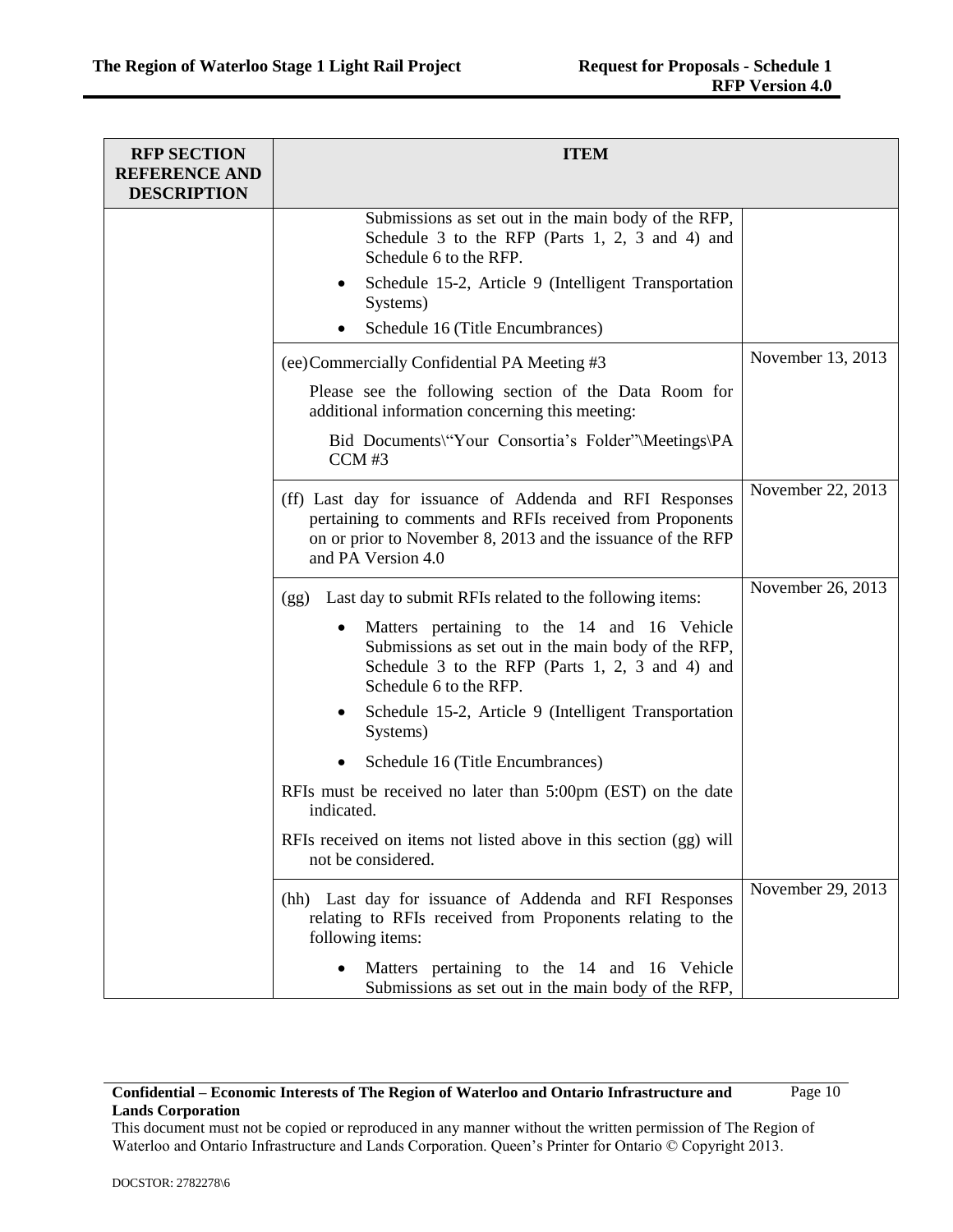| <b>RFP SECTION</b><br><b>REFERENCE AND</b><br><b>DESCRIPTION</b> | <b>ITEM</b>                                                                                                                                                |                                                      |
|------------------------------------------------------------------|------------------------------------------------------------------------------------------------------------------------------------------------------------|------------------------------------------------------|
|                                                                  | Schedule 3 to the RFP (Parts 1, 2, 3 and 4) and<br>Schedule 6 to the RFP.                                                                                  |                                                      |
|                                                                  | Schedule 15-2, Article 9 (Intelligent Transportation<br>٠<br>Systems)                                                                                      |                                                      |
|                                                                  | Schedule 16 (Title Encumbrances)                                                                                                                           |                                                      |
|                                                                  | (ii) Credit Benchmarking Formula due                                                                                                                       | December 2, 2013                                     |
|                                                                  | (ii) Last date for Proponents to contact Region in respect of<br>Region litigation list                                                                    | December 4, 2013                                     |
|                                                                  | (kk) Establish Benchmarking Date pursuant to Part 2 of<br>Schedule 3 to the RFP, under Section 2.7 (Interest Rates) of<br>Part E                           | December 9, 2013                                     |
|                                                                  | Deadline for Submission of Proposals (Submission<br>(11)<br>Deadline, according to the date and time stamp)                                                | <b>December 16, 2013</b><br>at 2:00:00 p.m.<br>(EST) |
|                                                                  | (mm)First Credit Spread Lock-In                                                                                                                            |                                                      |
|                                                                  | (nn) Target Date of Identification of Preferred Proponent                                                                                                  | February 26, 2014                                    |
|                                                                  | (oo) Final Credit Spread Lock-In                                                                                                                           | ●                                                    |
|                                                                  | (pp) Commercial Close Target Date                                                                                                                          | April 22, 2014                                       |
|                                                                  | (qq) Financial Close Target Date                                                                                                                           | April 25, 2014                                       |
| RFP Section $3.2.1(1)$                                           | The coordinates of the Contact Person are:                                                                                                                 |                                                      |
| - RFP Contact<br>Person                                          | Lisa Buitenhuis<br>Manager, Procurement<br>Region of Waterloo<br>Procurement & Supply Services<br>150 Frederick Street, 4th Floor<br>Kitchener, ON N2G 4J3 |                                                      |
|                                                                  | email: lbuitenhuis@regionofwaterloo.ca<br>Tel: (519) 575-4459                                                                                              |                                                      |
| RFP Section $3.2.2(4)$<br>- Form of RFI                          | The Proponent shall submit all RFIs by posting them to the Data Room using the<br>Request for Information Form in the Data Room.                           |                                                      |

Page 11

This document must not be copied or reproduced in any manner without the written permission of The Region of Waterloo and Ontario Infrastructure and Lands Corporation. Queen's Printer for Ontario © Copyright 2013.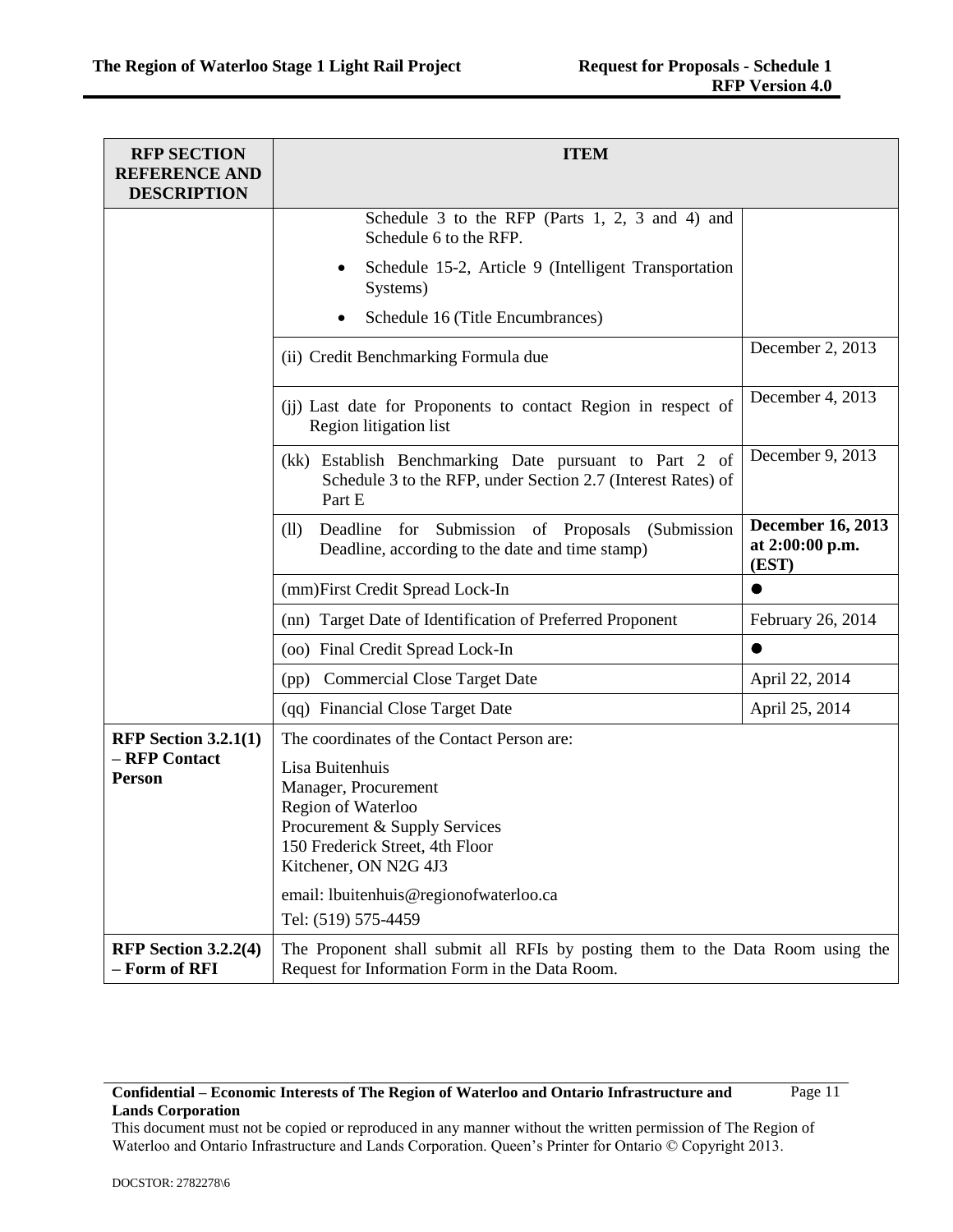| <b>RFP SECTION</b>                                                                                               | <b>ITEM</b>                                                                                                                                                                                                                                                                                                                                                                                        |  |
|------------------------------------------------------------------------------------------------------------------|----------------------------------------------------------------------------------------------------------------------------------------------------------------------------------------------------------------------------------------------------------------------------------------------------------------------------------------------------------------------------------------------------|--|
| <b>REFERENCE AND</b><br><b>DESCRIPTION</b>                                                                       |                                                                                                                                                                                                                                                                                                                                                                                                    |  |
| RFP Section $3.2.3(1)$                                                                                           | Comments on the RFP Documents will be permitted.                                                                                                                                                                                                                                                                                                                                                   |  |
| - RFP Documents                                                                                                  | Format of submission of comments on the RFP Documents:                                                                                                                                                                                                                                                                                                                                             |  |
| <b>Comments</b>                                                                                                  | Comments on the RFP Documents are to be provided in chart form with columns for<br>document name, relevant section numbers, proposed wording changes (in blackline<br>format) and rationale for proposed wording changes (optional).                                                                                                                                                               |  |
|                                                                                                                  | Comments on the Output Specifications are to identify areas where the Proponents hold<br>the opinion that the Output Specifications may be overly prescriptive and therefore<br>restrictive in nature. Proposed wording changes must address the needs of the Region in<br>terms of functionality, quality, reliability and life safety and enhance the value for<br>money obtained by the Region. |  |
| <b>RFP Section</b><br>$3.3.2(2)(f)$ Prohibited                                                                   | The following are additional Ministries, agencies and other entities to which RFP<br>Section $3.3.2(2)(f)$ applies:                                                                                                                                                                                                                                                                                |  |
| <b>Contracts and</b>                                                                                             | Ministry of Transportation<br>$\bullet$                                                                                                                                                                                                                                                                                                                                                            |  |
| Lobbying<br><b>Prohibition</b>                                                                                   | Ministry of Environment<br>٠                                                                                                                                                                                                                                                                                                                                                                       |  |
|                                                                                                                  | <b>Ministry of Natural Resources</b>                                                                                                                                                                                                                                                                                                                                                               |  |
|                                                                                                                  | Fisheries and Oceans Canada (DFO)                                                                                                                                                                                                                                                                                                                                                                  |  |
| RFP Section $3.4.1(1)$<br>- General<br><b>Proponents</b><br><b>Meetings</b>                                      | Locations to be determined and particulars with respect to such General Proponent's<br>Meetings will be communicated to the Proponents in advance by a representative of the<br>Region. All meetings will be held in Toronto or the Region of Waterloo.                                                                                                                                            |  |
| RFP Section $3.4.2(1)$<br>- Commercially<br><b>Confidential</b><br><b>Meetings</b>                               | Locations to be determined and particulars with respect to such Commercially<br>Confidential Meetings will be communicated to the Proponents in advance by a<br>representative of the Region. All meetings will be held in Toronto or the Region of<br>Waterloo.                                                                                                                                   |  |
| <b>RFP Section</b><br>$3.5.1(1)$ - Scheduled<br><b>Visits</b>                                                    | None.                                                                                                                                                                                                                                                                                                                                                                                              |  |
| <b>RFP Section 3.5.4(1)</b><br>- Additional<br><b>Environmental and</b><br>Geotechnical<br><b>Investigations</b> | The following additional environmental and geotechnical investigations are being<br>completed and the reports are expected to be posted to the Data Room by August 30,<br>2013<br><b>LRT Corridor Phase II ESAs</b>                                                                                                                                                                                |  |
| RFP Section $3.9.2(1)$<br>- Ineligible Persons                                                                   | The following are Ineligible Persons in this RFP Process:<br>Deloitte LLP<br>$\bullet$                                                                                                                                                                                                                                                                                                             |  |

Page 12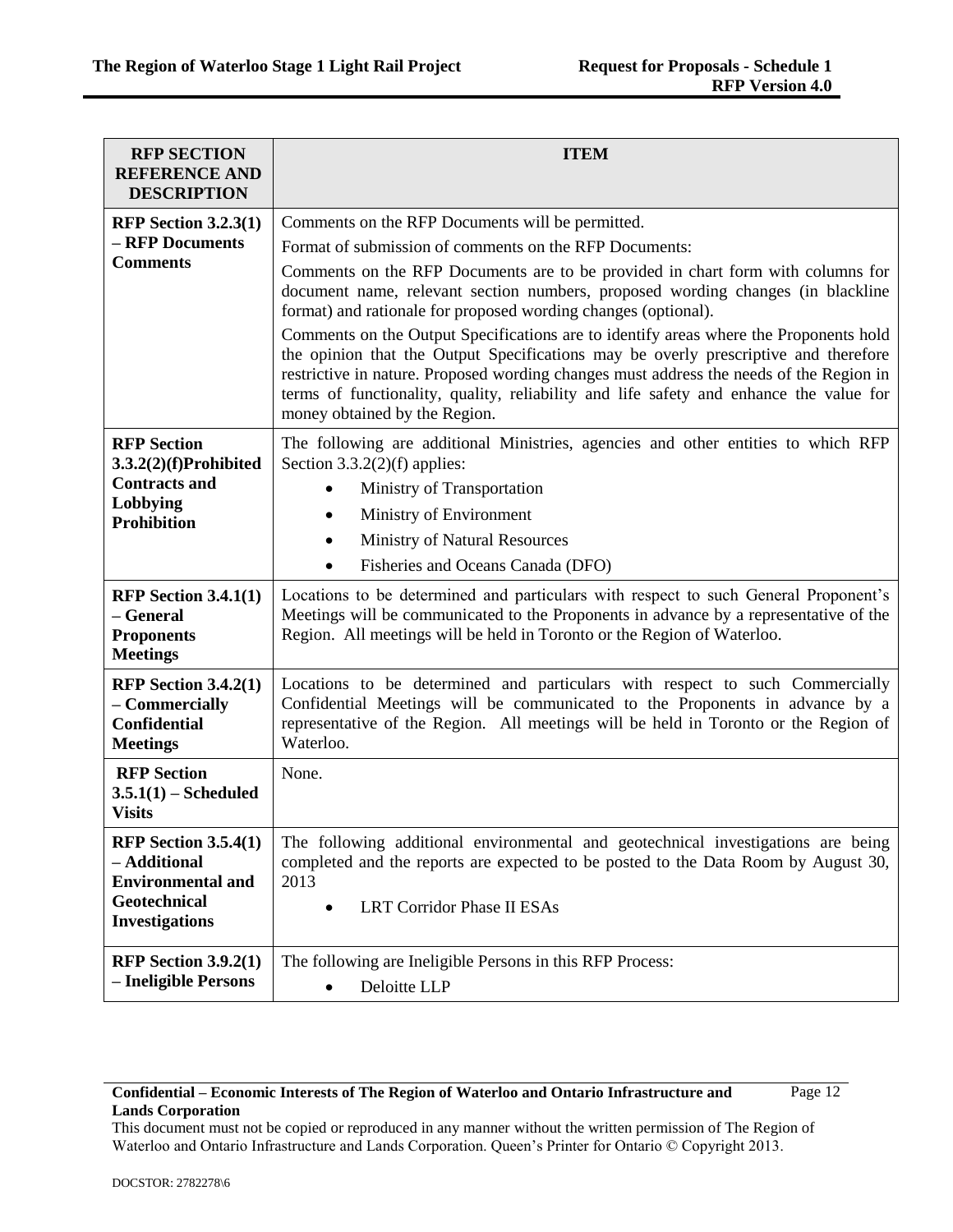| <b>RFP SECTION</b><br><b>REFERENCE AND</b><br><b>DESCRIPTION</b>                        | <b>ITEM</b>                                                                                                                                                                                                                                                                                                                                                                                                                                                                                                                                                                                                                                                                                                                                                             |
|-----------------------------------------------------------------------------------------|-------------------------------------------------------------------------------------------------------------------------------------------------------------------------------------------------------------------------------------------------------------------------------------------------------------------------------------------------------------------------------------------------------------------------------------------------------------------------------------------------------------------------------------------------------------------------------------------------------------------------------------------------------------------------------------------------------------------------------------------------------------------------|
| RFP Section $5.1(1)$ –<br><b>Address for</b><br><b>Submission of</b><br><b>Proposal</b> | Norton Rose Fulbright Canada LLP<br>$\bullet$<br>Norton Rose LLP<br>LEA Consulting Ltd.<br>٠<br>Genivar Inc.<br>P1 Consulting<br>Parsons Brinkerhoff Halsall Incorporated<br>Quarry Integrated Communications Inc.<br>Enterprise Canada<br>Intueor Consulting, Inc.<br>MTE Consultants Inc.<br>Proponents shall submit their Proposals to the following address:<br>For all portions of the Proposal except the Financial Submission<br>Region of Waterloo<br>Rapid Transit<br>Suite 800<br>50 Queen St. North, 8 <sup>th</sup> Floor<br>Kitchener, Ontario N2H 6P4<br>Attention: Lisa Buitenhuis, Manager, Procurement<br><b>For the Financial Submission</b><br>Region of Waterloo<br>c/o Infrastructure Ontario<br>777 Bay Street, Suite 900<br>Toronto, ON, M5G 2C8 |
|                                                                                         | Attention: Nicki Bregolin, Manager, Strategic Sourcing                                                                                                                                                                                                                                                                                                                                                                                                                                                                                                                                                                                                                                                                                                                  |
| RFP Section $9.1(2)$ –<br><b>Letter of Credit</b>                                       | The Letter(s) of Credit shall be in the aggregate amount of twenty million dollars<br>(\$20,000,000) and substantially in the form of Schedule 8 to this RFP. The initial<br>expiry date of the Letter(s) of Credit shall be no less than ten $(10)$ days following the<br>later of the Commercial Close Target Date or the Proposal Validity Period.                                                                                                                                                                                                                                                                                                                                                                                                                   |
| RFP Section 10.3 -<br><b>Break Fee</b>                                                  | No Break Fee is offered for this Project.                                                                                                                                                                                                                                                                                                                                                                                                                                                                                                                                                                                                                                                                                                                               |

Page 13

This document must not be copied or reproduced in any manner without the written permission of The Region of Waterloo and Ontario Infrastructure and Lands Corporation. Queen's Printer for Ontario © Copyright 2013.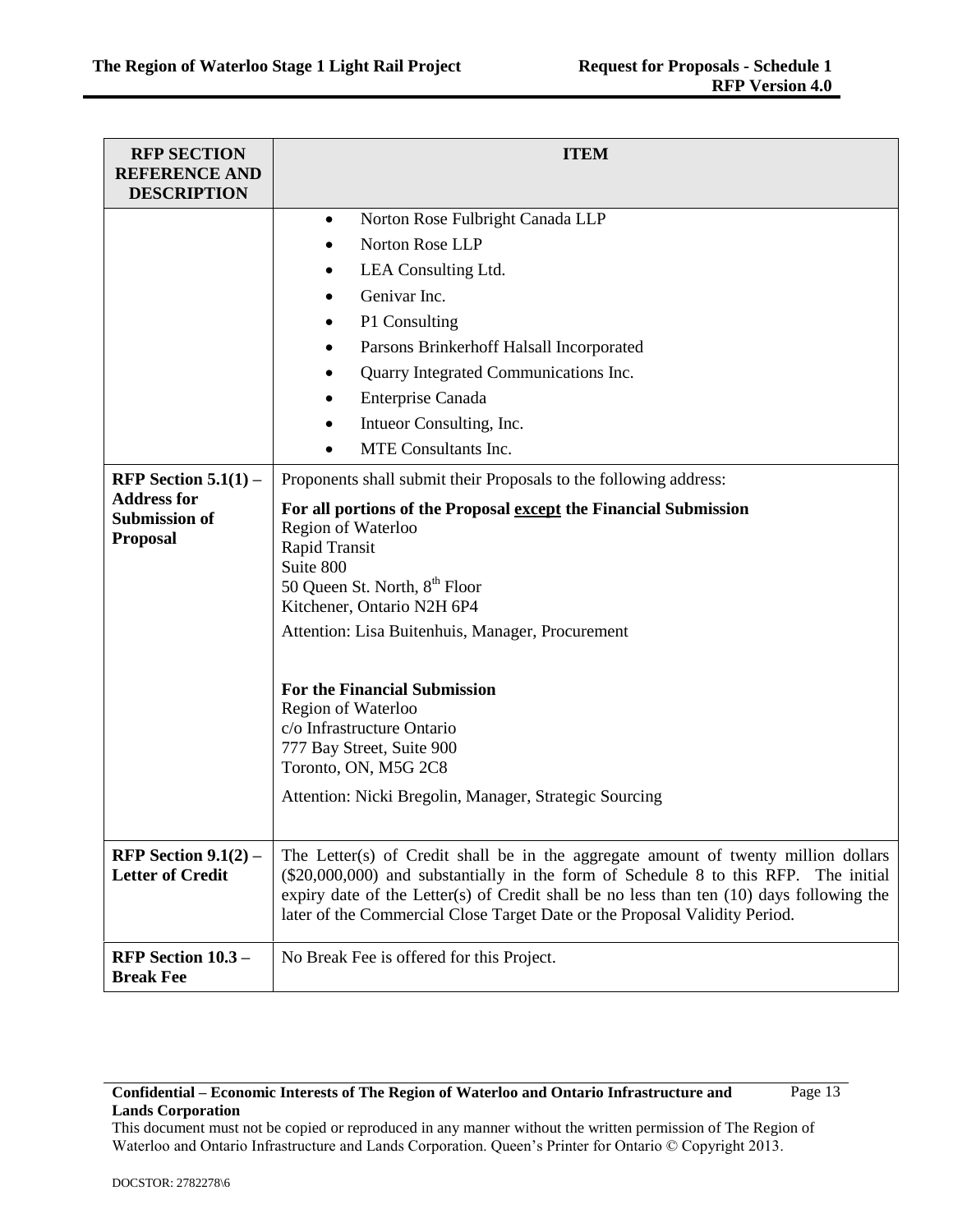| <b>RFP SECTION</b><br><b>REFERENCE AND</b><br><b>DESCRIPTION</b> | <b>ITEM</b>                                                                                                                                                                                                                                                                                                                                                                                                                                                                                                 |
|------------------------------------------------------------------|-------------------------------------------------------------------------------------------------------------------------------------------------------------------------------------------------------------------------------------------------------------------------------------------------------------------------------------------------------------------------------------------------------------------------------------------------------------------------------------------------------------|
| RFP Section $10.3.2 -$<br><b>Design and Bid Fee</b>              | Design and Bid Fee offered on this Project: Yes.<br>Design and Bid Fee Amount: \$200,000 per Proponent eligible under RFP Section<br>10.3.2.<br>Additional Requirements relating to the Design and Bid Fee:<br>The Region shall, no later than ten (10) days following Financial Close and subject to<br>the provisions of Section 10.3.2 of the RFP and satisfaction of the conditions listed in<br>Section $10.3.2(1)$ , pay the Design and Bid Fee amount to each of the two unsuccessful<br>Proponents. |

Page 14